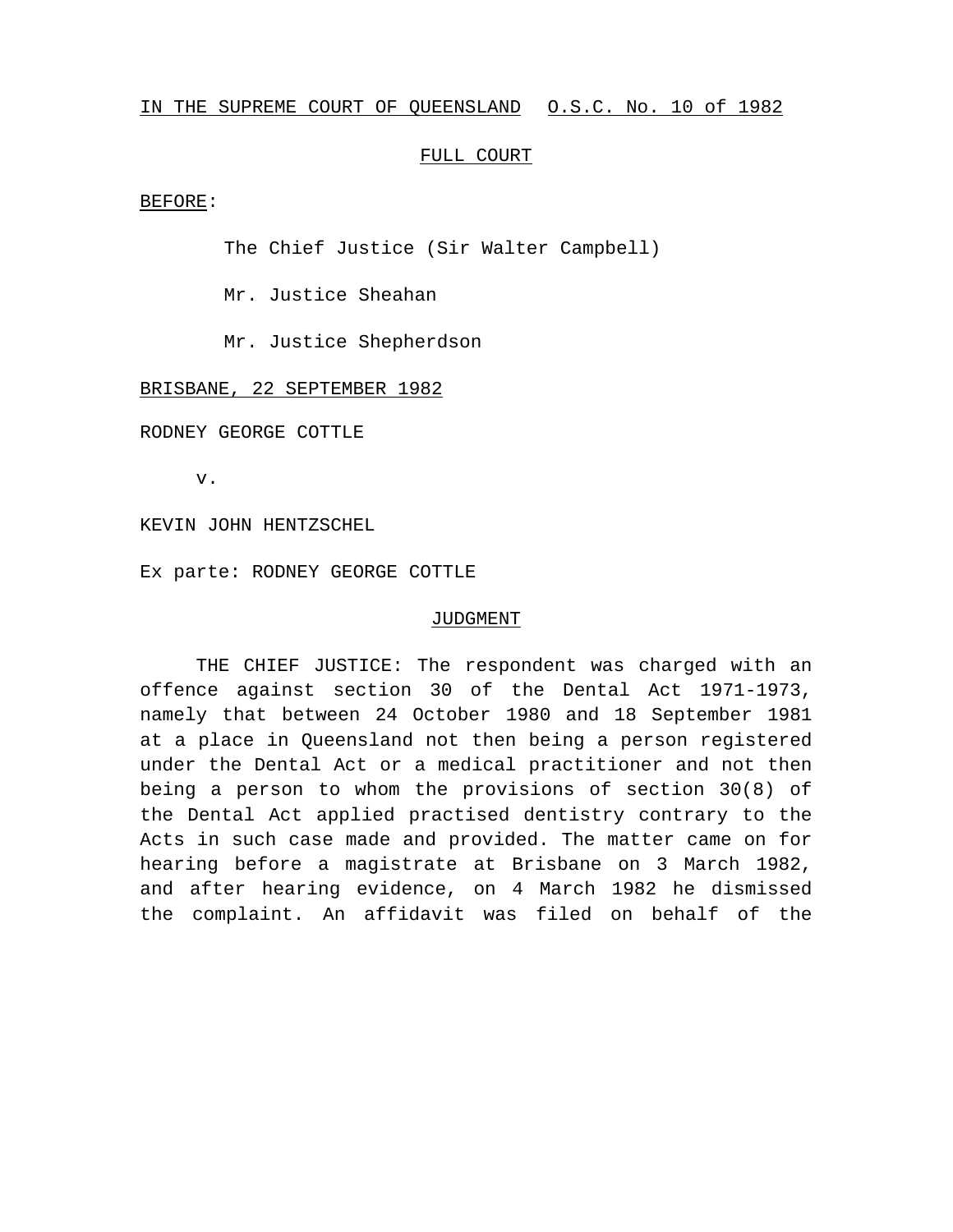applicant in support of an order nisi to review the decision, and such affidavit was filed in the Registry of the Supreme Court on 31 March 1982. Also on that day an entry was made, presumably by the solicitors for the applicant, in the judges' chamber book on a page dated "Tuesday, 6th April". That entry was as follows:

"O.S.C. 10/82

RODNEY GEORGE COTTEL -v- KEVIN JOHN HENTZSCHEL Application for Order to Review pursuant to Section 209 of the 'Justices Act' O'Shea Corser & Wadley Solicitors for the Appellant 31/3/82"

Counsel for the applicant appeared before a master on 6 April 1982, read the affidavit filed on 31 March 1982, and the master that day granted an order nisi to review returnable before the Full Court.

The respondent has taken a preliminary objection to this appeal on the ground that the appeal is out of time. Counsel for the respondent referred to section 209 of the Justices Acts, to the fact that the decision was given by the magistrate on 4 March 1982 and to the fact that the application for the order to review was made on 6 April 1982. Section 209 of the Justices Acts provides that when any person who feels aggrieved by any conviction or order of justices "shows by affidavit to a judge of the Supreme Court sitting in Court or chambers a prima facie case of error or mistake in law or fact on the part of such justices or justice ... the judge may ... upon application made within 28 days from the making of such conviction or order ... an order (hereinafter called an 'Order to Review') ..."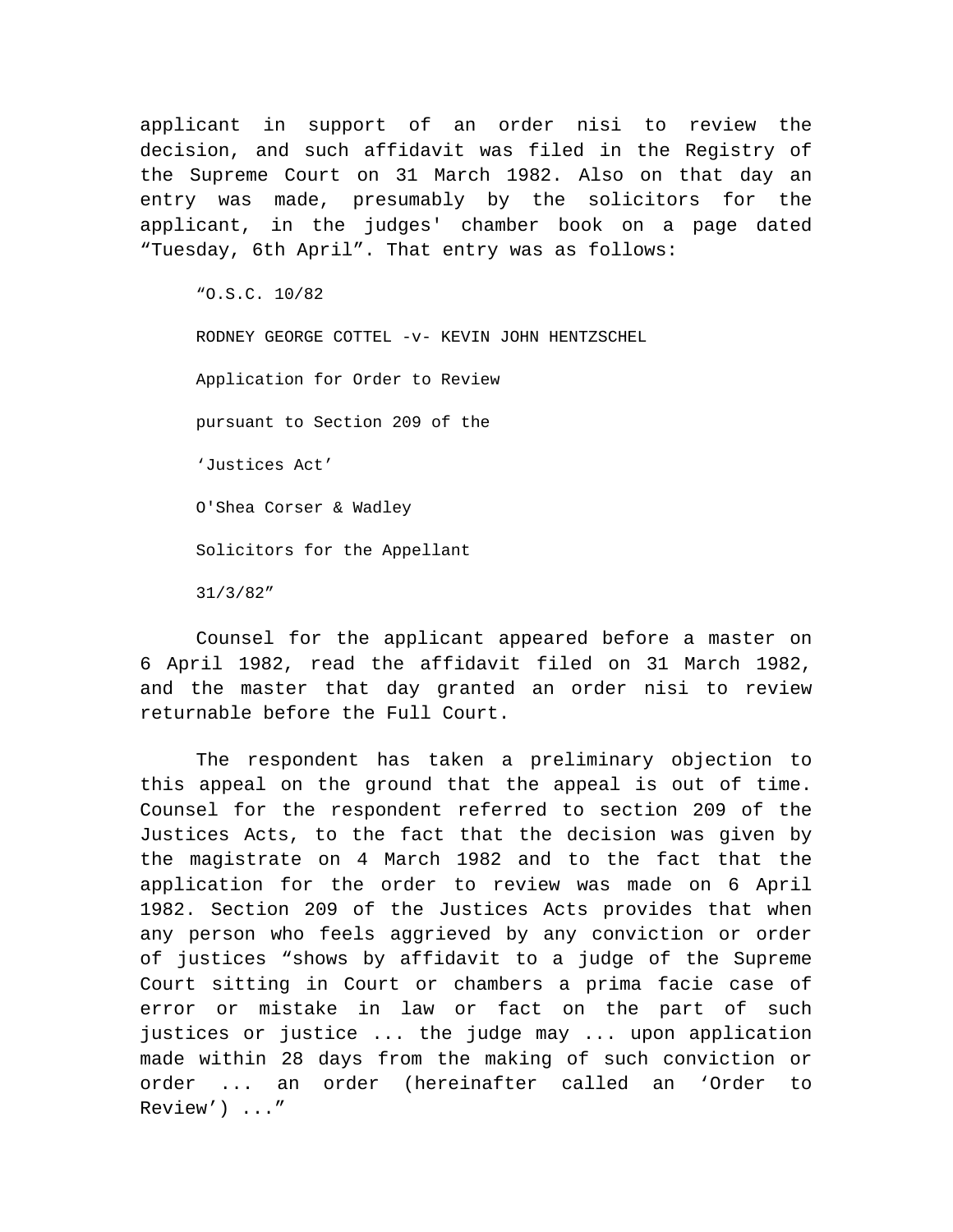In this case no question arises as to the sufficiency of the material placed before the master in support of the order nisi to review. The question for our determination is whether the entry in the chamber book being made within the time but for a hearing date outside the time is sufficient compliance with section 209. It is not as though there is no authority on this point. In Goondiwindi Land and Investment Company Pty. Ltd. v. Cory 1953 Q.W.N. 47 the application was not entered in the chamber book within 28 days of the making of the magistrate's order, although an affidavit in support of that application was filed within the 28 days. The application came on for hearing about six or seven days beyond the expiration of the 28-day period, and Mr. Justice Philp held that it was out of time and refused an order to review. The applicant renewed his application to the Full Court pursuant to section 210 of the Justices Acts. Macrossan C.J., with whose reasons and decision Mack and Hanger JJ. agreed, delivered short reasons for judgment. His Honour said:

"It is admitted that the matter was not entered into the chamber book before the expiration of twenty-eight days of the making of the order by the stipendiary magistrate which was sought to be attacked and the fact that an affidavit had been filed within twenty-eight days on behalf of the intending appellant does not operate to cure that objection."

That decision of this Court is authority for the proposition, if one be needed, that the mere filing of the affidavit within the time does not mean that an application was made within that period and in accordance with section 209. That decision of this Court was considered by Mr. Justice Townley in Hunt v. Karydas, Ex parte Hunt 1954 Q.J.P.R. 156. In that case the applicant had filed the required affidavit for an order to review within the 28 days and had set the matter down in the chamber book within the 28 days also, but had set it down for hearing in that book on a date later than 28 days. This case, of course, is really precisely in point. His Honour, after considering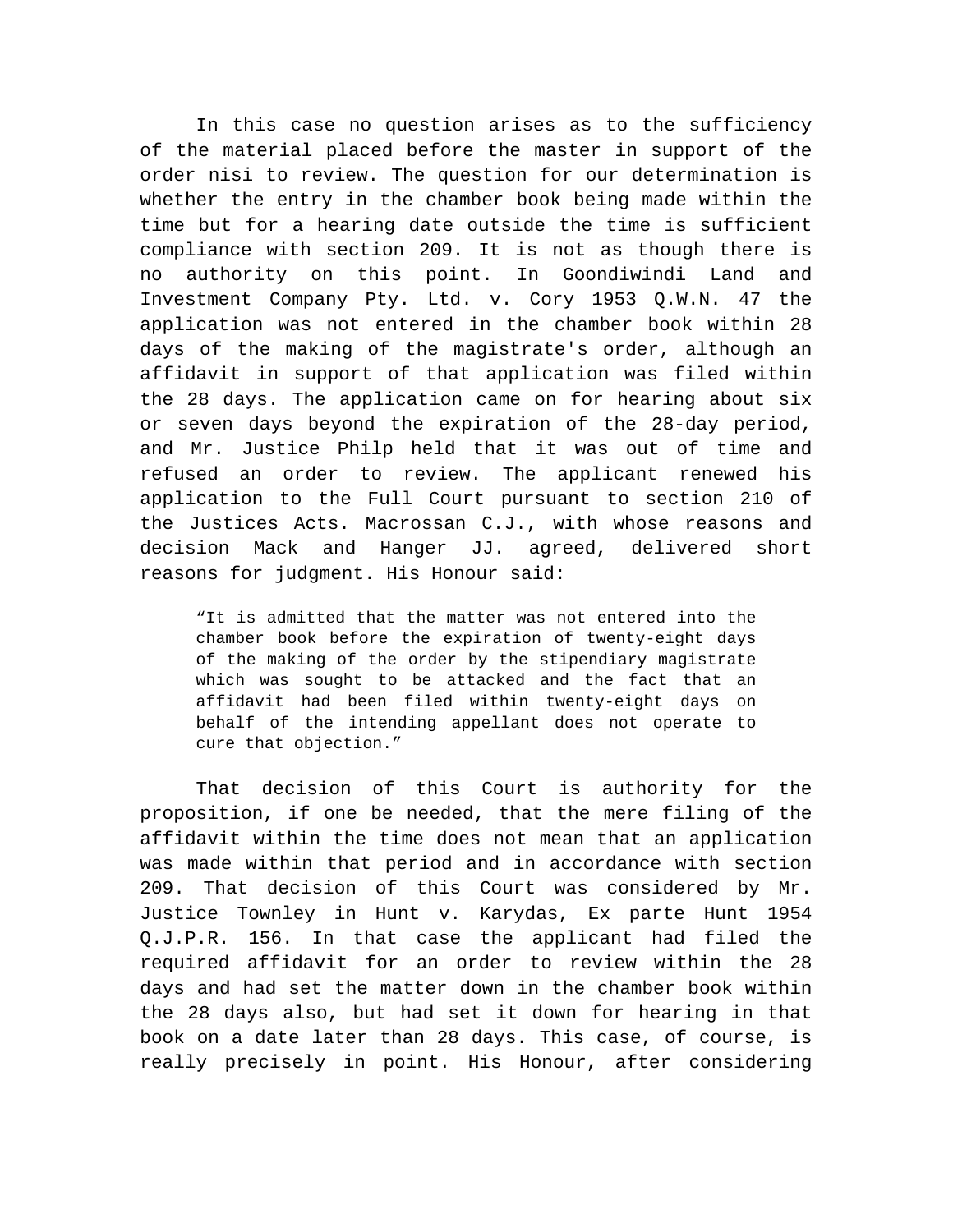the Goondiwindi Land and Investment Company case to which I have referred, said:

"I am afraid that I cannot read this judgment - as is suggested for the applicant - as deciding that the application would have been made in time if the entry in the chamber book had been made within the 28 days for hearing on a day after the expiration of that period."

His Honour also considered certain other authorities, held that the application was not made in time and therefore refused it.

I agree with the views expressed by Mr. Justice Townley in that case. I think it unnecessary for me to refer to any of the other authorities that have been cited to us by counsel in argument other than to a passage from the reasons for judgment of Mr. Justice Gibbs, with whose reasons on this point Stanley and Wanstall, Justices, agreed, in Donkin and Donkin Ex parte Donkin (1963) Queensland Reports, 36 at p. 43. The passage is, "A judge may only grant the order to review if an application has been made within 28 days ...." In my opinion the entering of the matter in the chamber book within 28 days for hearing, to be heard on a date after the expiration of that period, does not amount to the making of an application to a judge.

Some mention was made in argument about the provisions of Rules of Court dealing with the chamber book, and I simply refer to Order 87 rule 27 of the Rules of the Supreme Court which provides that matters of this sort "shall unless the court or a judge otherwise orders, be set down not later than 4 o'clock in the afternoon on the day preceding the day on which such matter is to be heard in a book or paper which shall be kept for that purpose in the registry". Rules of Court setting forth the legal arrangements for the ensuing year are made annually and, for example, in the Rule of Court containing legal arrangements for 1982, Rule 1 provides that all applications such as this shall be filed and notice thereof